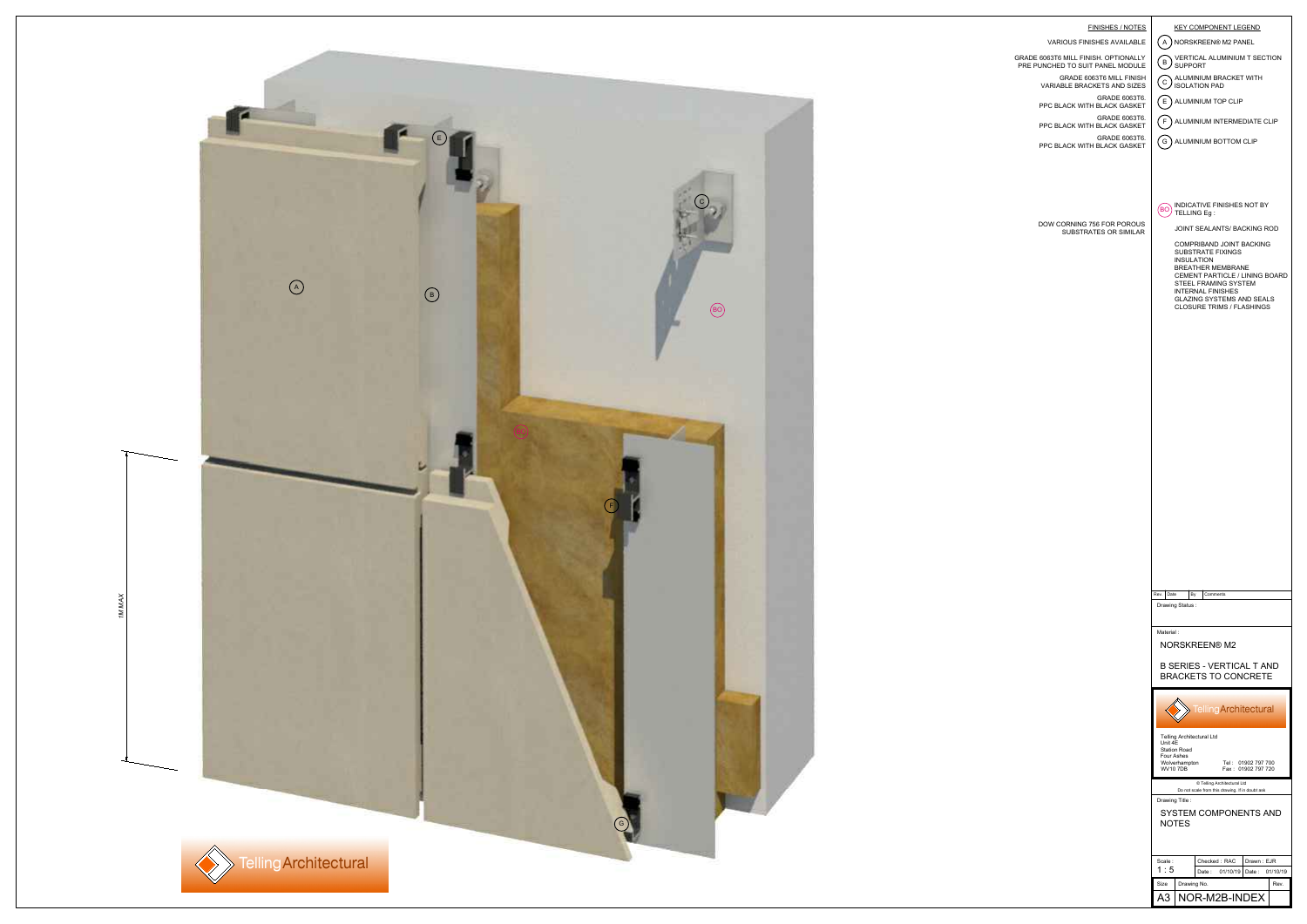

NOTE:<br>THESE STANDARD DETAILS DO NOT<br>REQUIREMENTS AROUND WINDOW<br>OPENINGS AND FLOOR SLABS.<br>THESE INTERFACING<br>REQUIREMENTS MUST BE<br>REQUIREMENTS MUST BE<br>REQUIREMENTS MUST BEFORE FINALISATION<br>INSPECTOR BEFORE FINALISATION

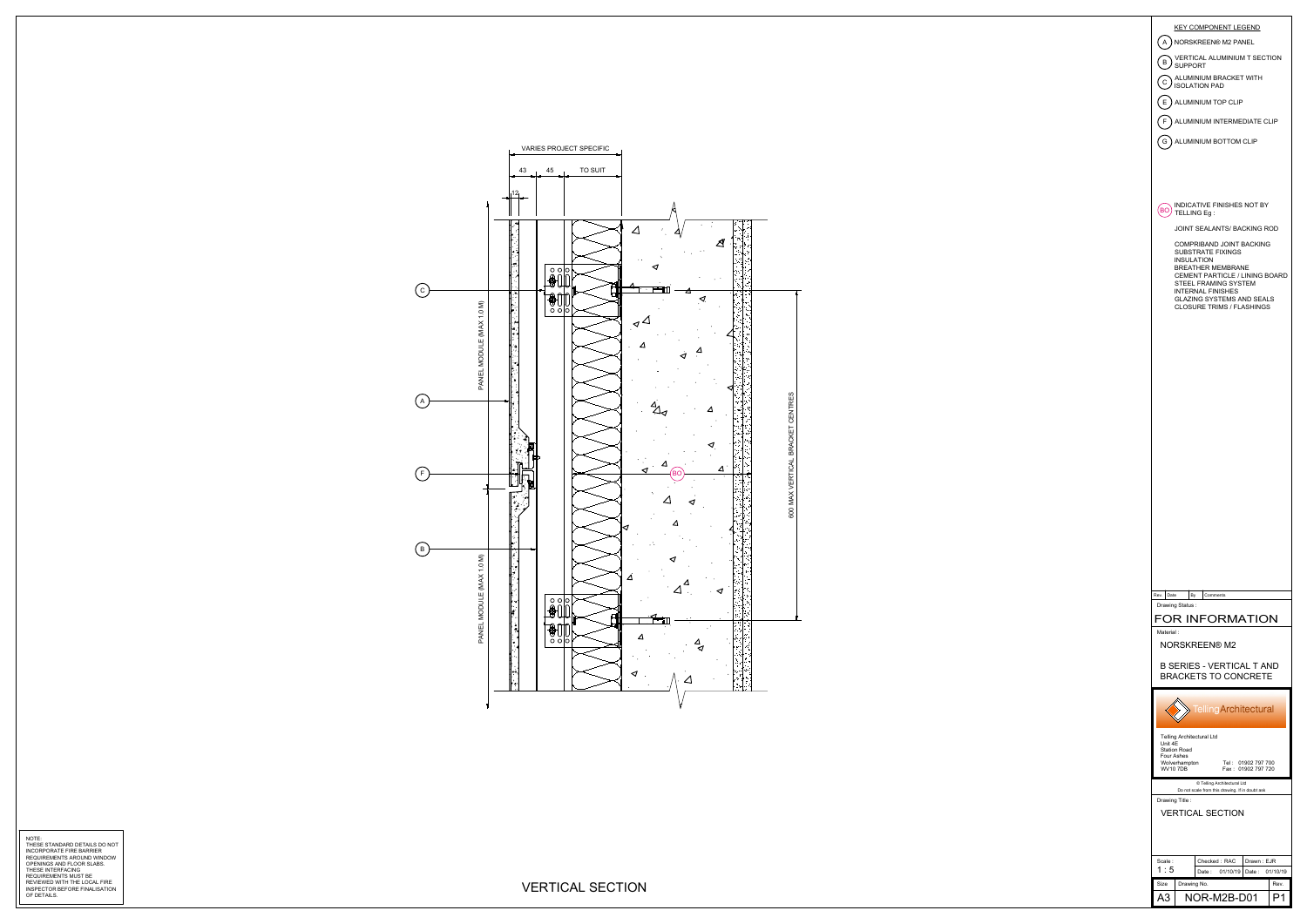

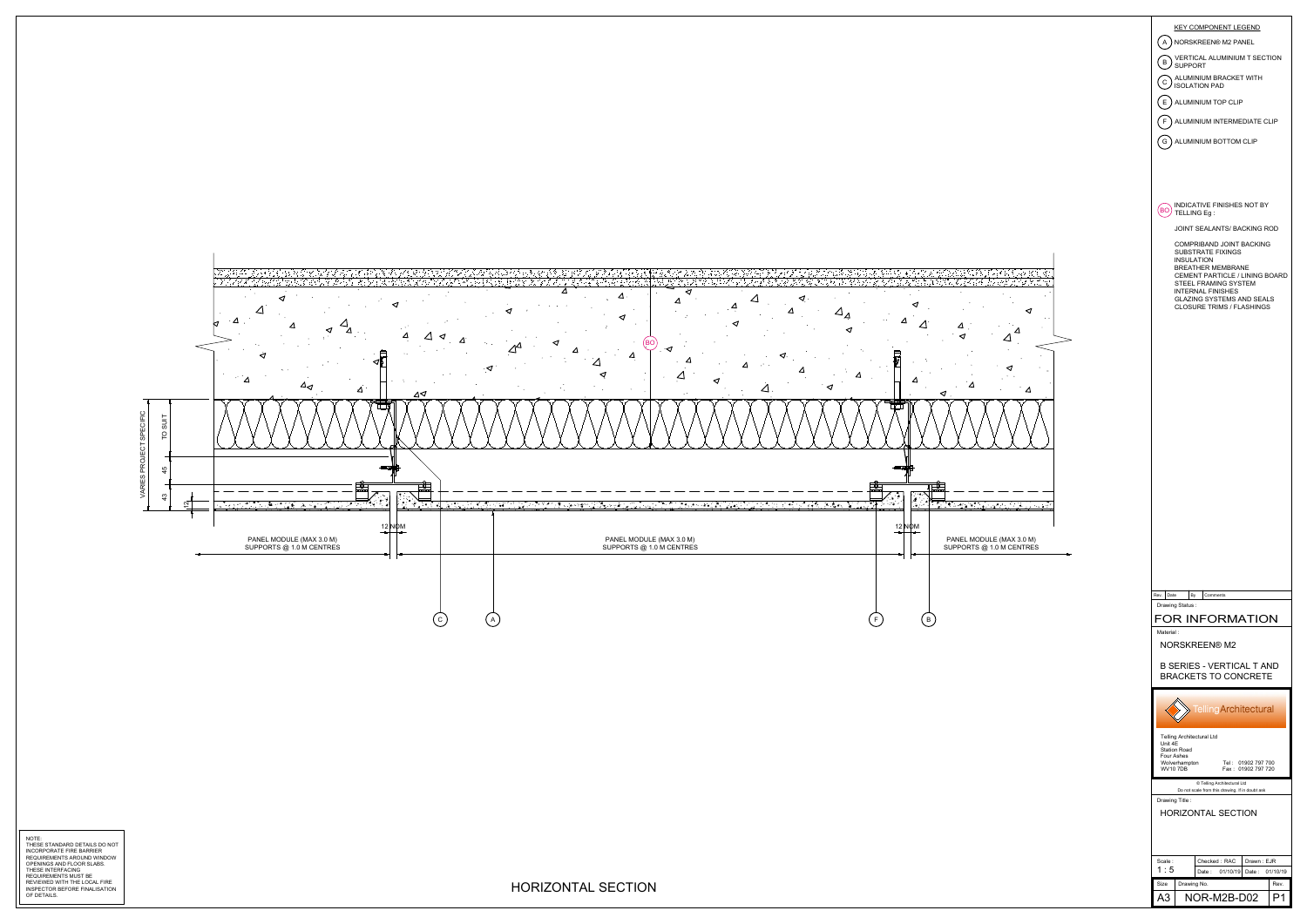

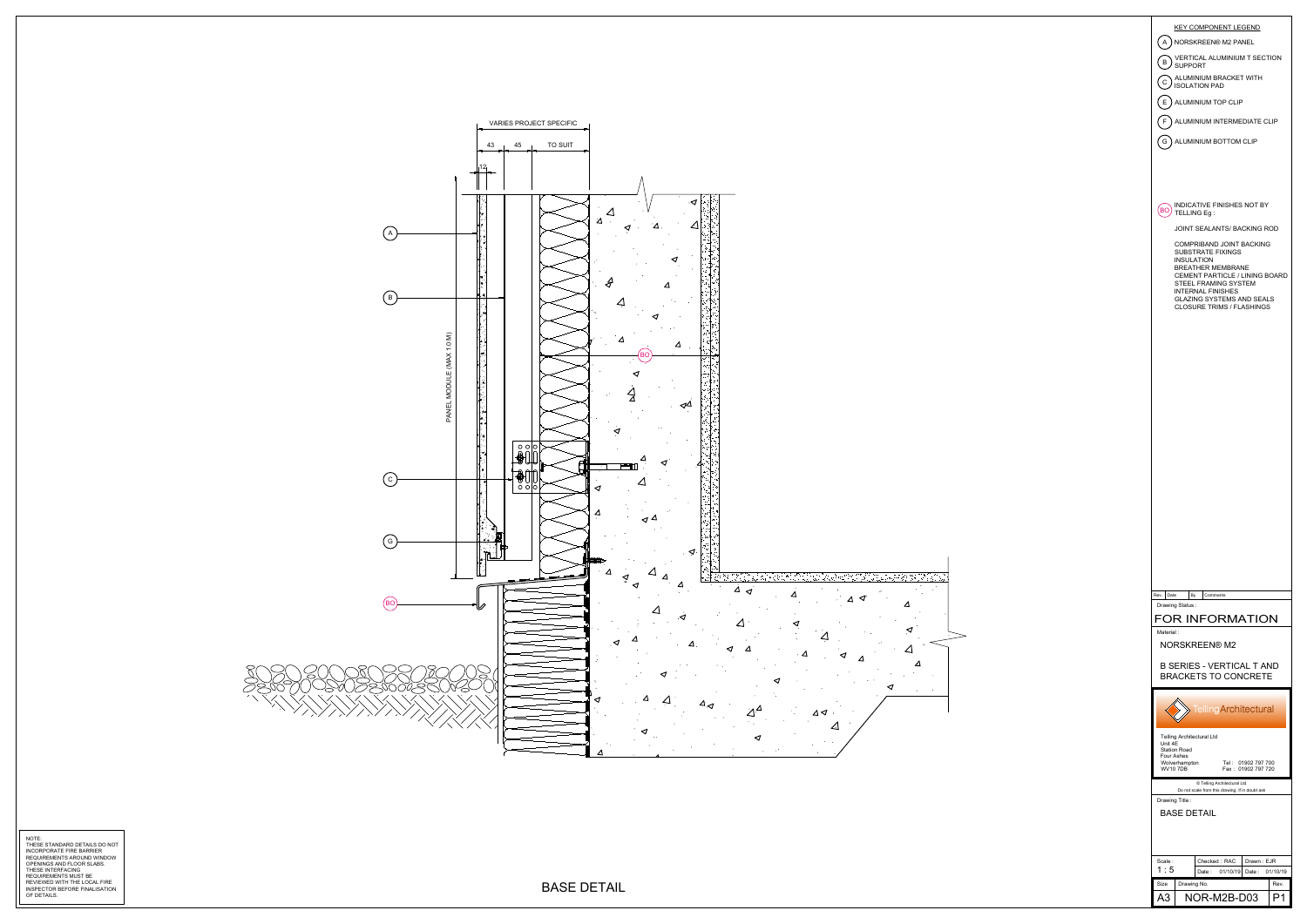

NOTE:<br>THESE STANDARD DETAILS DO NOT<br>REQUIREMENTS FIRE BARRIER<br>OPENINGS AND FLOOR SLABS.<br>THESE INTERFACING<br>REQUIREMENTS MUST BE<br>REQUIREMENTS MUST BE<br>REVIEWED WITH THE LOCAL FIRE<br>NISPECTOR BEFORE FINALISATION NOTE:<br>THESE STANDARD DETAILS DO NOT<br>PRODIREMENTS ARQUIRENTS ON OUT<br>OF DIRECT MATASTAN ON NINDOW<br>DEPENINGS AND ROOM SLABS.<br>REQUIREMENTS INCE DECAL FIRE<br>REQUIREMENTS INCE DECAL FIRE<br>OF DETAILS BEFORE FINALISATION<br>OF DETAILS

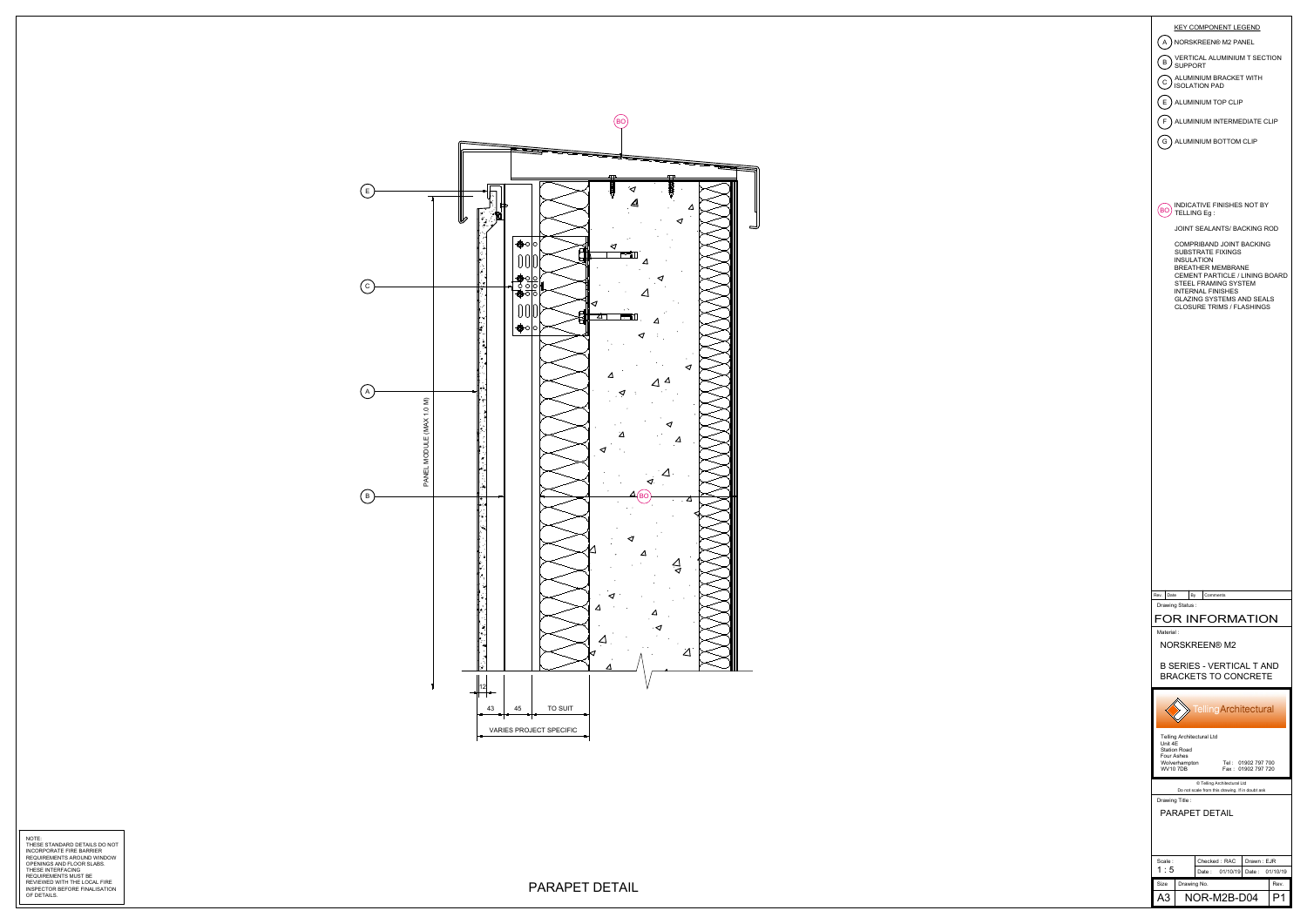

| <b>KEY COMPONENT LEGEND</b>                                                     |
|---------------------------------------------------------------------------------|
| NORSKREEN® M2 PANEL<br>A                                                        |
| VERTICAL ALUMINIUM T SECTION<br>B<br><b>SUPPORT</b>                             |
| ALUMINIUM BRACKET WITH<br>$\mathbf C$<br><b>ISOLATION PAD</b>                   |
| E ) ALUMINIUM TOP CLIP                                                          |
|                                                                                 |
| F<br>ALUMINIUM INTERMEDIATE CLIP                                                |
| G ) ALUMINIUM BOTTOM CLIP                                                       |
|                                                                                 |
|                                                                                 |
| INDICATIVE FINISHES NOT BY                                                      |
| BO<br>TELLING Eg:                                                               |
| JOINT SEALANTS/ BACKING ROD                                                     |
| COMPRIBAND JOINT BACKING<br><b>SUBSTRATE FIXINGS</b>                            |
| <b>INSULATION</b><br><b>BREATHER MEMBRANE</b><br>CEMENT PARTICLE / LINING BOARD |
| STEEL FRAMING SYSTEM<br><b>INTERNAL FINISHES</b>                                |
| GLAZING SYSTEMS AND SEALS<br><b>CLOSURE TRIMS / FLASHINGS</b>                   |
|                                                                                 |
|                                                                                 |
|                                                                                 |
|                                                                                 |
|                                                                                 |
|                                                                                 |
|                                                                                 |
|                                                                                 |
|                                                                                 |
|                                                                                 |
|                                                                                 |
|                                                                                 |
|                                                                                 |
|                                                                                 |
|                                                                                 |
|                                                                                 |
| Rev.<br>Date<br>By<br>Comments                                                  |
| Drawing Status:                                                                 |
| FOR INFORMATION                                                                 |
| Material:<br><b>NORSKREEN® M2</b>                                               |
| <b>B SERIES - VERTICAL T AND</b>                                                |
| <b>BRACKETS TO CONCRETE</b>                                                     |
|                                                                                 |
| <b>Telling Architectural</b>                                                    |
|                                                                                 |
| Telling Architectural Ltd<br>Unit 4E<br><b>Station Road</b>                     |
| Four Ashes<br>Wolverhampton<br>Tel: 01902 797 700                               |
| <b>WV10 7DB</b><br>Fax: 01902 797 720<br>C Telling Architectural Ltd            |
| Do not scale from this drawing. If in doubt ask<br>Drawing Title:               |
| <b>EXTERNAL CORNER DETAIL</b>                                                   |
|                                                                                 |
|                                                                                 |
| Scale:<br>Checked: RAC<br>Drawn: EJR                                            |
| 1 : 5<br>01/10/19<br>01/10/19<br>Date:<br>Date:<br>Size<br>Drawing No.<br>Rev.  |
| ۹3<br>NOR-M2B-D05<br>P1                                                         |

| ORNER PANEL OPTION |  |
|--------------------|--|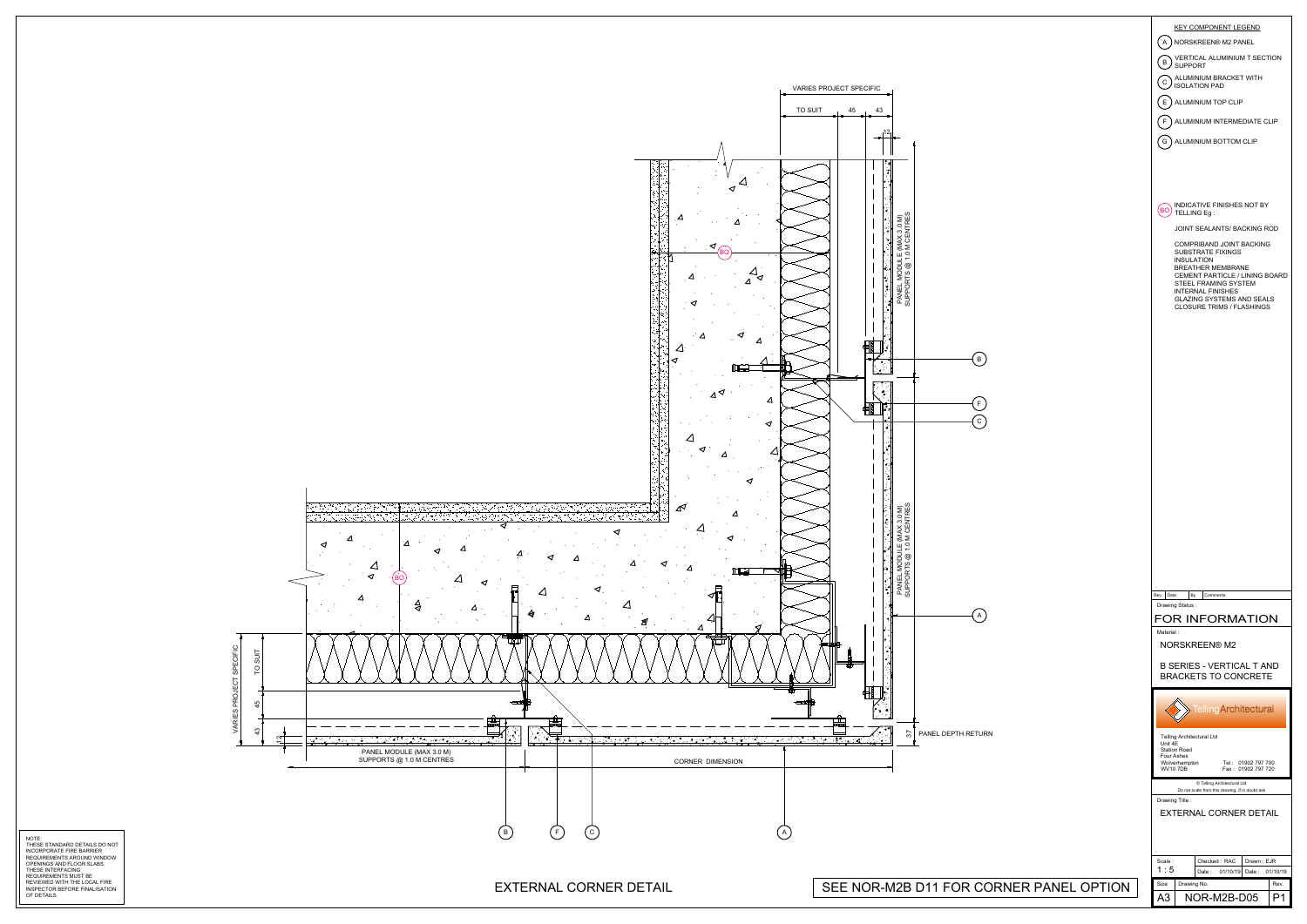

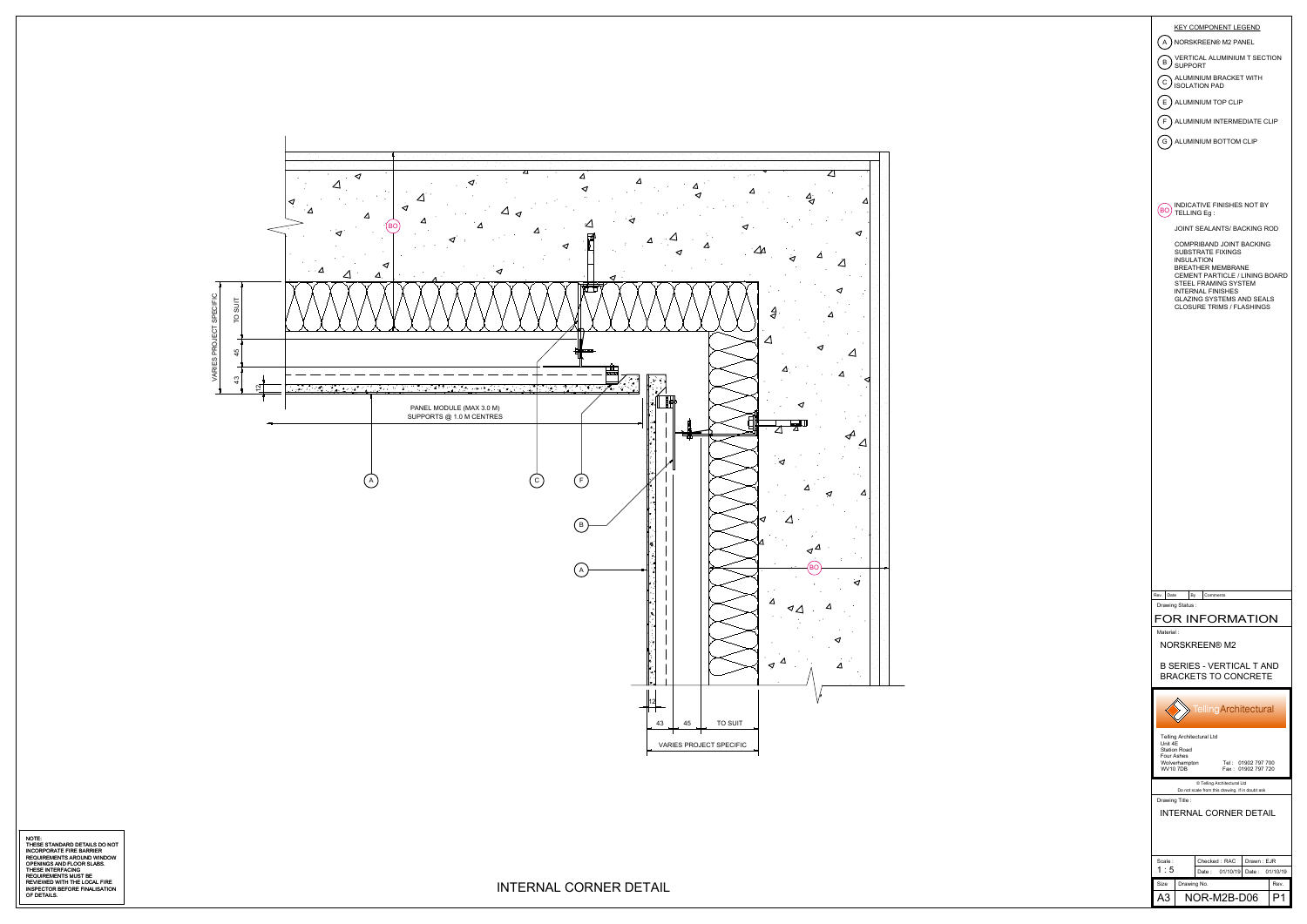

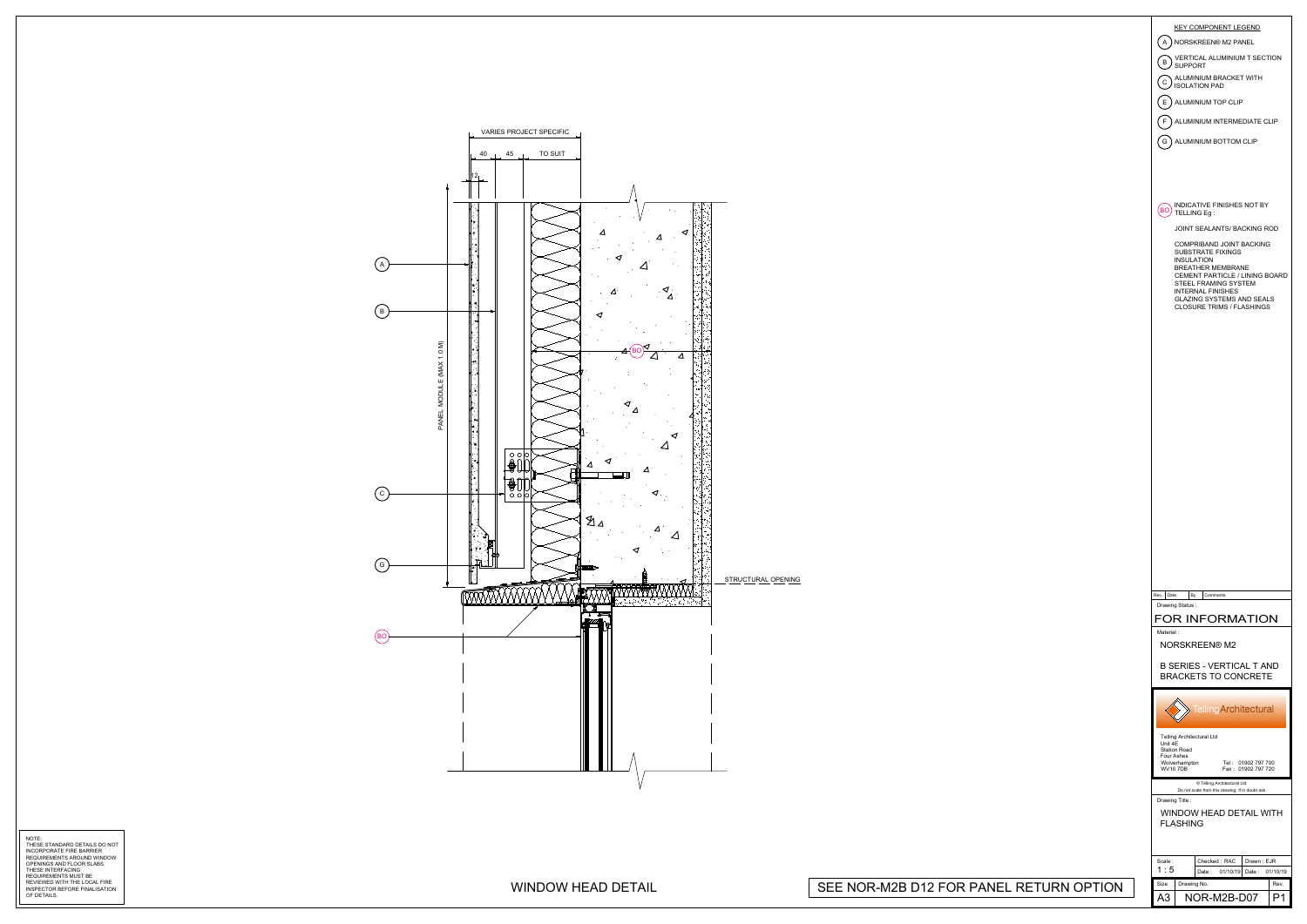

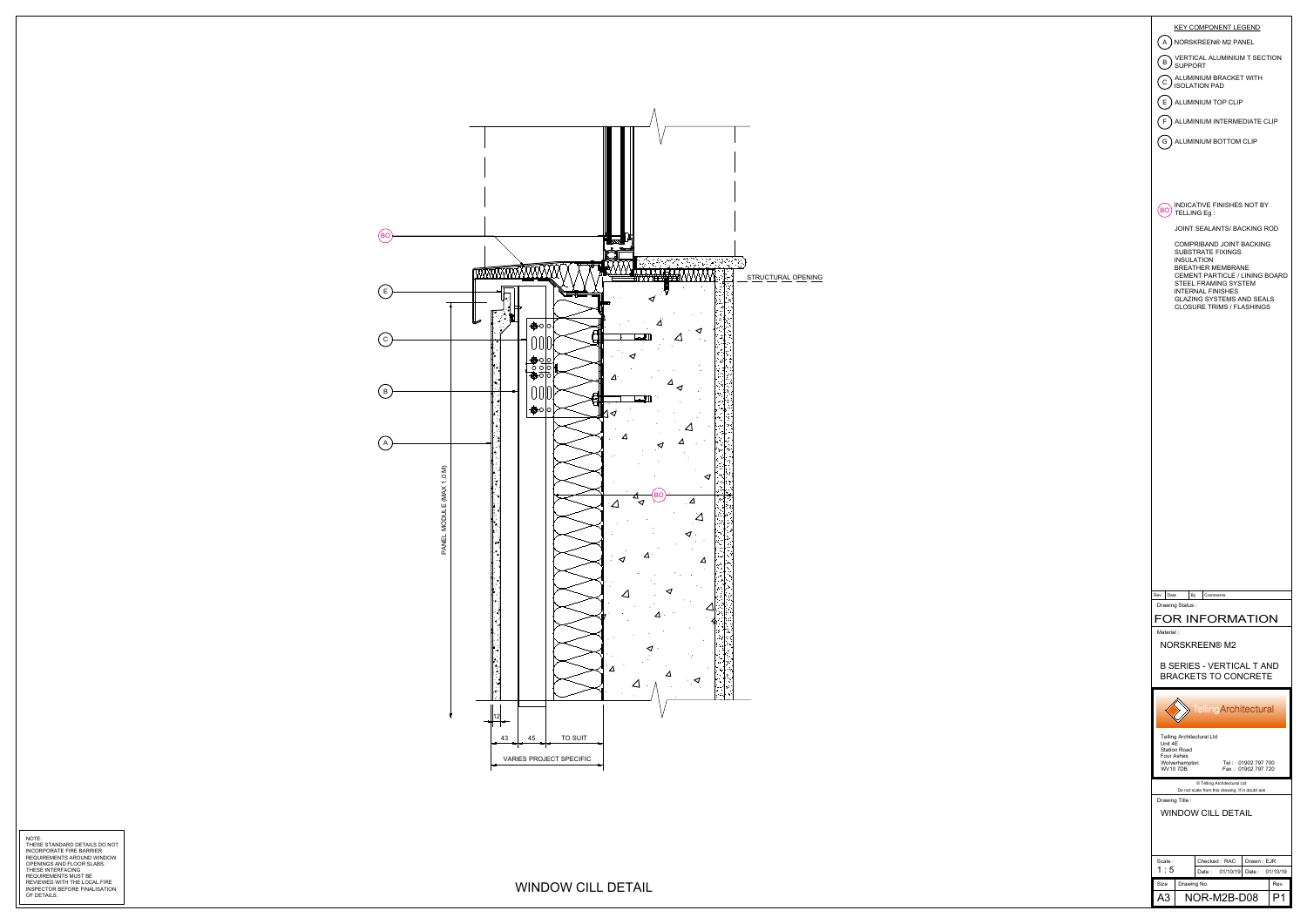

NOTE:<br>THESE STANDARD DETAILS DO NOT<br>REQUIREMENTS FIRE BARRIER<br>OPENINGS AND FLOOR SLABS.<br>THESE INTERFACING<br>REQUIREMENTS MUST BE<br>REQUIREMENTS MUST BE<br>REVIEWED WITH THE LOCAL FIRE<br>NISPECTOR BEFORE FINALISATION NOTE:<br>THESE STANDARD DETAILS DO NOT<br>REQUIREMENTS AROUND WINDOW<br>NORFORM WITH ME ON DAMBLE RESURFACE AND SURFAILS ON THE SAFRIER<br>DEFINING AND TOOR SLABS.<br>REQUIREMENTS INCE ON THE LOCAL FREE.<br>OF DETAILS CHEW WITHE LOCAL FREE.

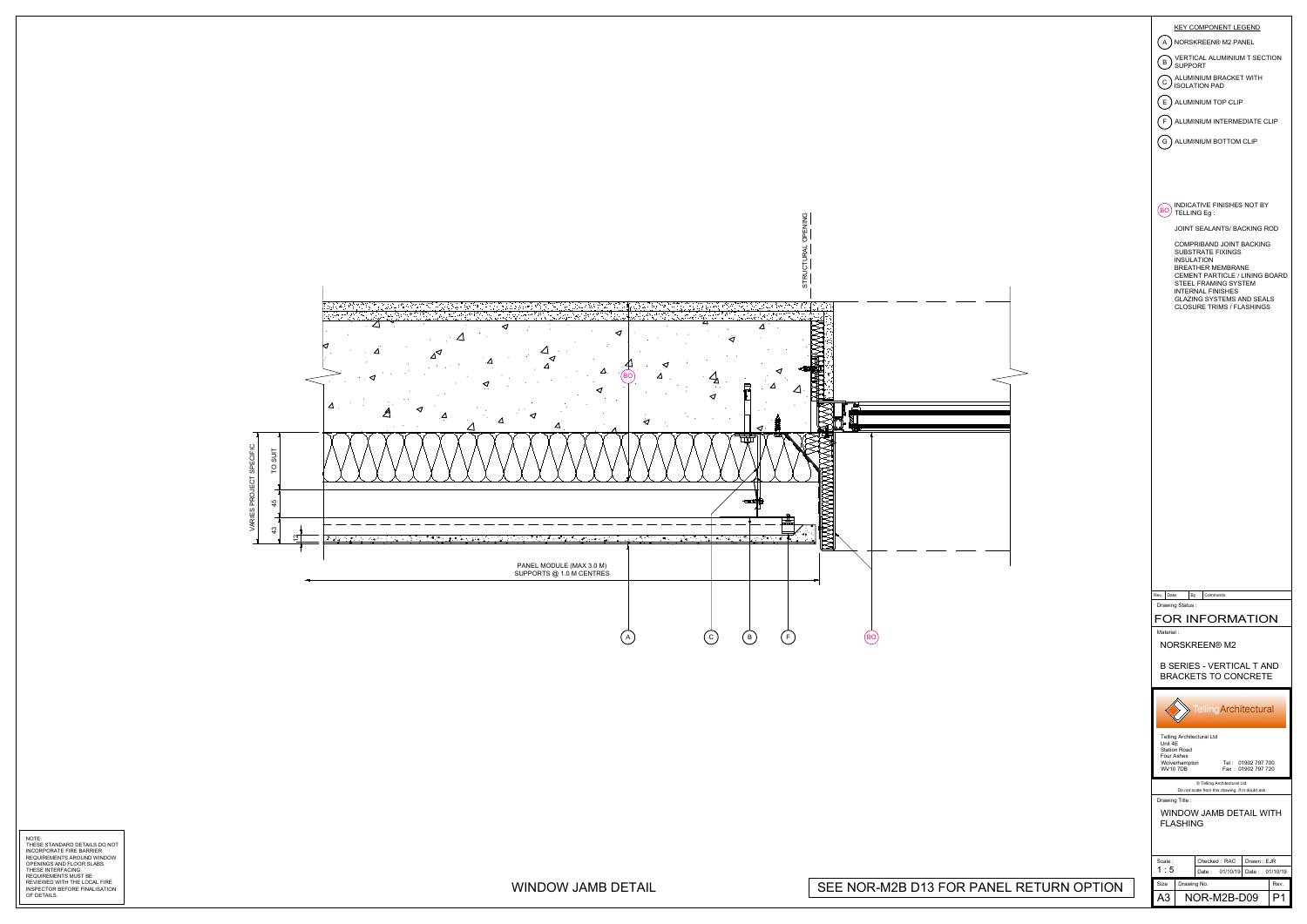

NOTE:<br>THESE STANDARD DETAILS DO NOT<br>REQUIREMENTS FIRE BARRIER<br>OPENINGS AND FLOOR SLABS.<br>THESE INTERFACING<br>REQUIREMENTS MUST BE<br>REQUIREMENTS MUST BE<br>REVIEWED WITH THE LOCAL FIRE<br>NISPECTOR BEFORE FINALISATION NOTE:<br>INTERNATIONARIO DETAILS.DO NOT<br>INCREDING AND ARD DETAILS.DO NOT<br>CONDING AND AROUST AND SURFAILS ON ONE WAS SERVED ON THE SERVED ON THE SERVED ON ONE WAS CONDINENTED.<br>CONDING AND A COOR WAS TRUE OOK A FREE RESURFACING



 $\Delta$ 

 $\triangleleft$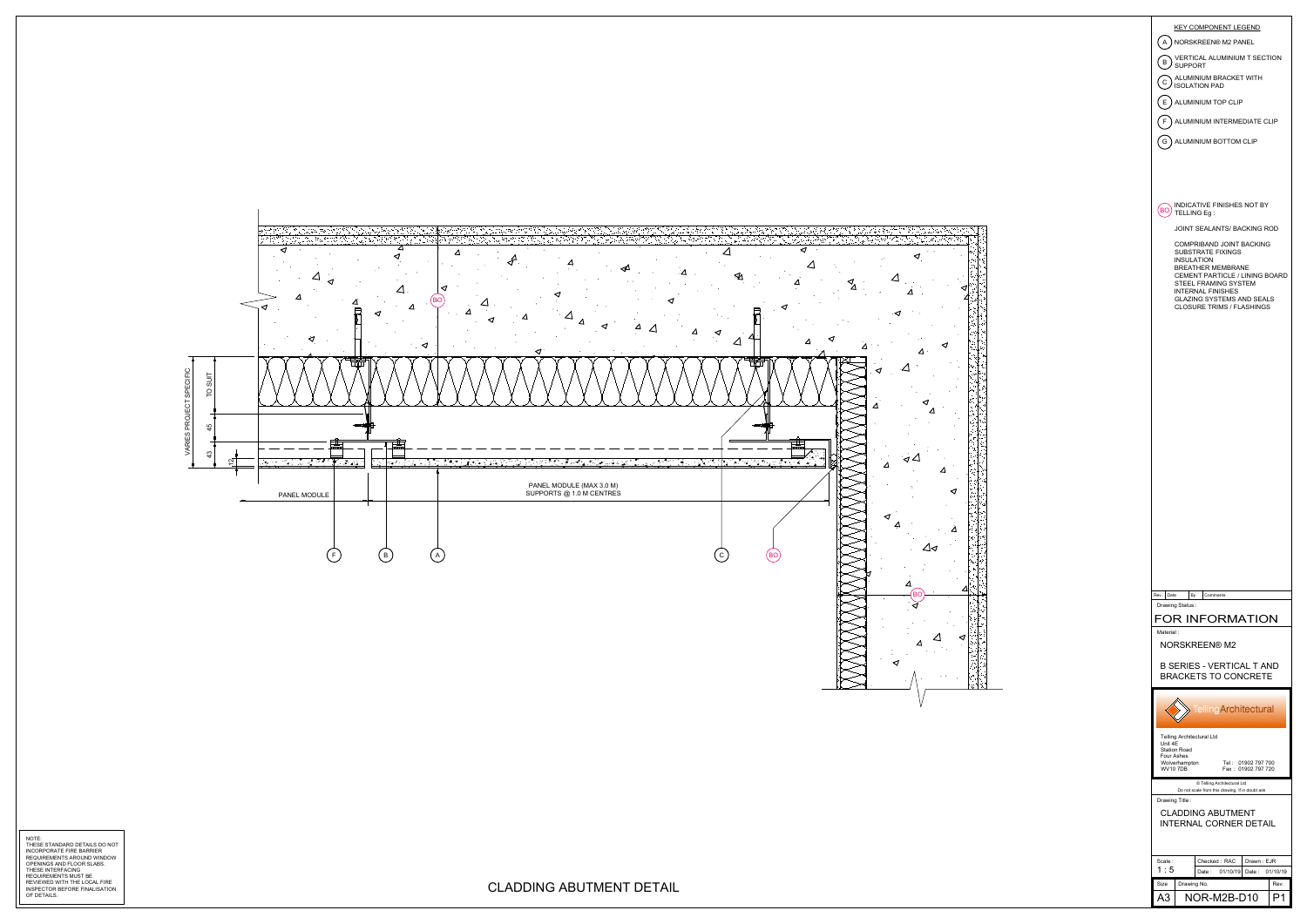

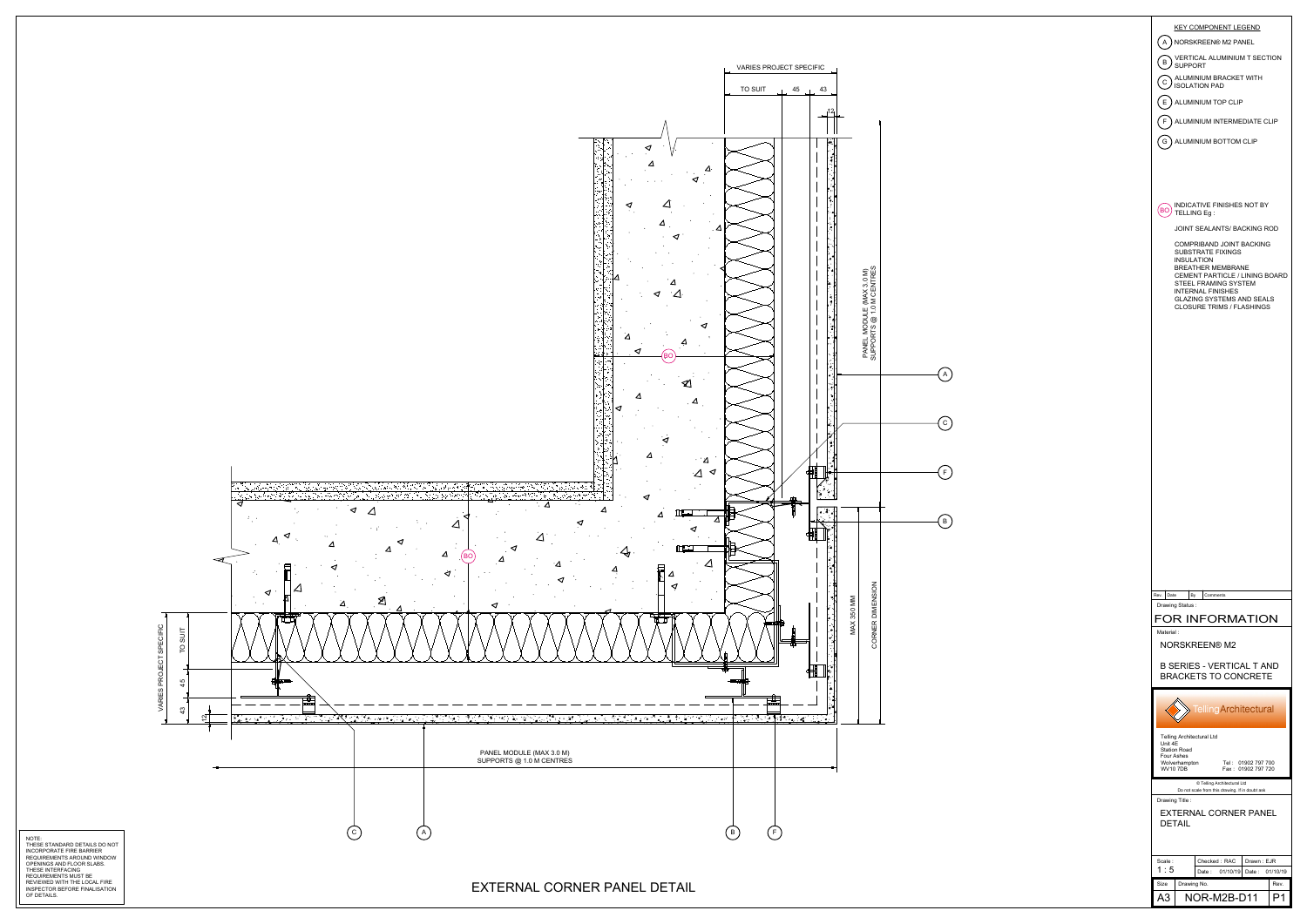